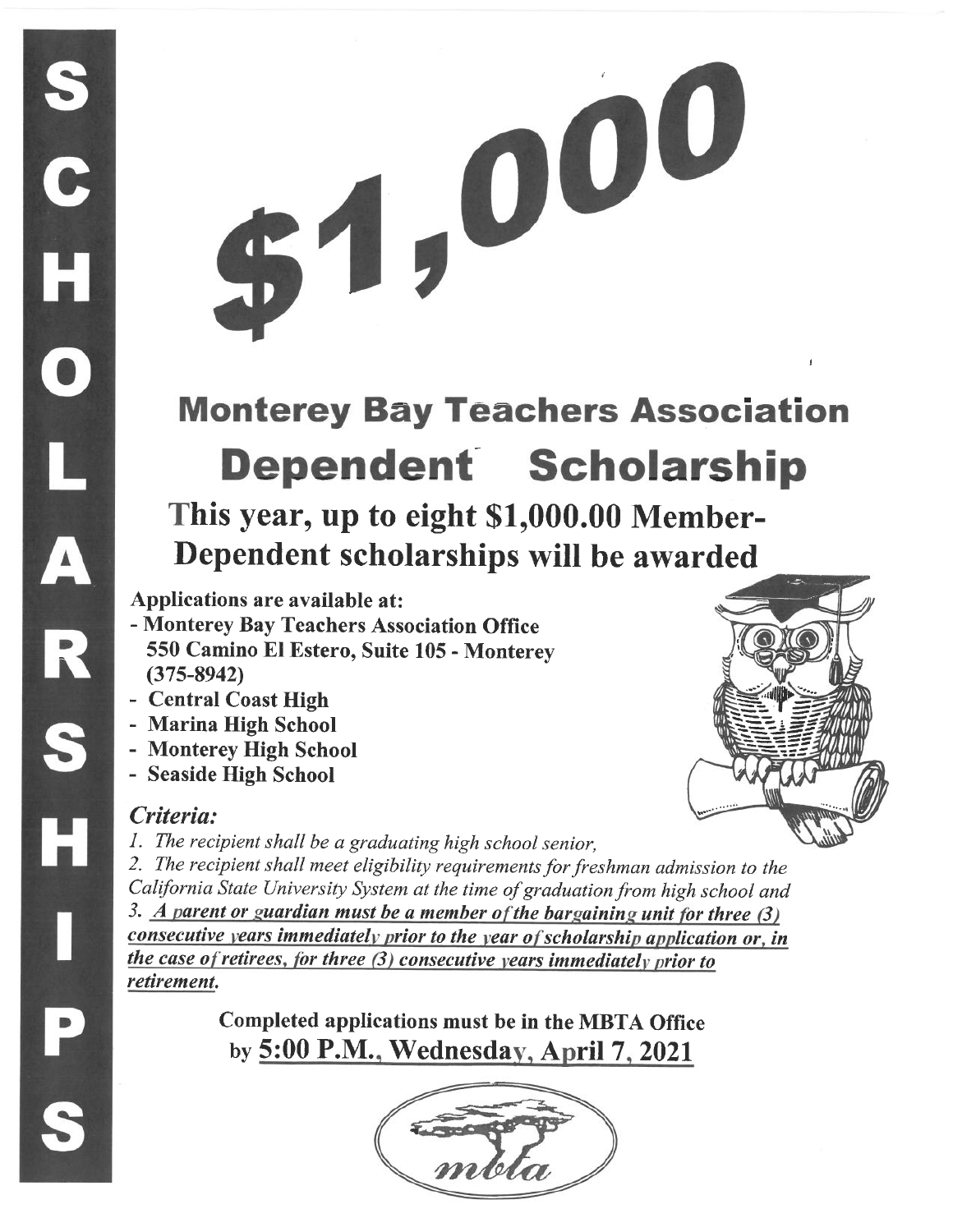\*\*\* Submit to the MBTA Office by 5:00 P.M. on Wednesday, April 7, 2021 \*\*\*

# **MONTEREY BAY TEACHERS ASSOCIATION**

## **MEMBER-DEPENDENT SCHOLARSHIP APPLICATION**

(This form is available from the MBTA Office in Adobe Acrobat or online at www.WeAreMBTA.org.)

| <b>Student Name</b>                                                              | <u> Alexandria de la contrada de la contrada de la contrada de la contrada de la contrada de la contrada de la c</u> | DOB <b>DOB</b>                               | Age              |                                                                                           |
|----------------------------------------------------------------------------------|----------------------------------------------------------------------------------------------------------------------|----------------------------------------------|------------------|-------------------------------------------------------------------------------------------|
| <b>Address</b>                                                                   | <u> 1989 - Andrea Angel, amerikansk politik</u>                                                                      | <b>City</b>                                  | $\sum_{i=1}^{n}$ | Phone<br><b>Contract Contract Contract</b>                                                |
| <b>College planning</b><br>to attend:                                            | (1)                                                                                                                  |                                              | (2)              | $\left(3\right)$ and $\left(3\right)$                                                     |
| <b>College Major:</b>                                                            |                                                                                                                      | <u> 1950 - Johann Barnett, martin e</u>      |                  | Career Goal:                                                                              |
|                                                                                  |                                                                                                                      | Grade Point Average Class Rank Class Rank of |                  |                                                                                           |
| <b>Highest SAT Scores</b>                                                        |                                                                                                                      | Reading Mathematics Writing                  |                  |                                                                                           |
| <b>Highest ACT Scores</b>                                                        | English                                                                                                              | Math                                         | Reading          |                                                                                           |
|                                                                                  | <b>Science</b>                                                                                                       | Composite <b>Composite</b>                   |                  |                                                                                           |
| <b>SAT Subject Test</b>                                                          |                                                                                                                      |                                              |                  |                                                                                           |
|                                                                                  |                                                                                                                      | (Subject Area)                               |                  | (Score)                                                                                   |
|                                                                                  |                                                                                                                      | (Subject Area)                               |                  | • (Score)                                                                                 |
| <b>ACTIVITIES AND AWARDS</b><br>In what school activities have you participated? |                                                                                                                      |                                              |                  | the company of the company of the company of the company of the company of the company of |
| What awards/recognitions have you been granted?                                  |                                                                                                                      |                                              |                  | the control of the control of the control of the control of the control of the control of |
|                                                                                  |                                                                                                                      |                                              |                  |                                                                                           |
|                                                                                  |                                                                                                                      |                                              |                  |                                                                                           |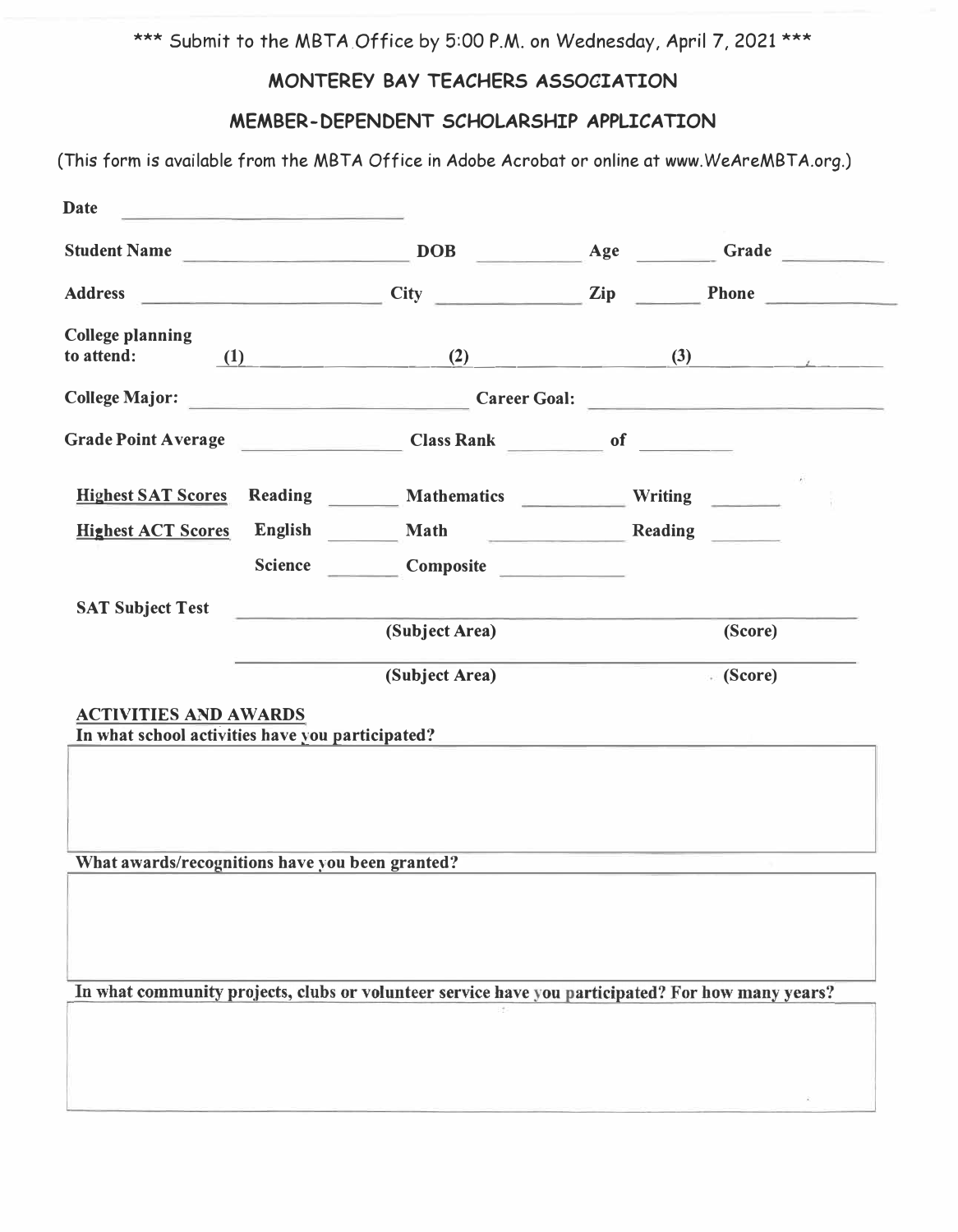| What leadership roles have you assumed; what offices have you held? |  |  |
|---------------------------------------------------------------------|--|--|
|---------------------------------------------------------------------|--|--|

| Are you now, or have you ever been employed? Yes $\Box$ No $\Box$ |  |
|-------------------------------------------------------------------|--|
| List employer, type of work and dates of employment:              |  |

**List the colleges to which you have been accepted.** 

List the colleges to which you have been accepted.<br>
Which of your parents/guardians have been a MBTA member in good standing for three or more **consecutive years?(see #3 below, under CRITERIA)** 

**In the space provided give a brief, but specific statement to the following question. WHY DO YOU THINK YOU SHOULD BE CONSIDERED FOR THIS SCHOLARSHIP?** 

### **CRITERIA ARE:**

- **I. The recipient shall be a graduating high school senior.**
- **2 The recipient shall meet eligibility requirements for freshman admission to the California State University System at the time of graduation from high school.** *The recipent shall have up to four (4) years to claim scholarship.*
- **3. A parent or guardian must be a member of the bargaining unit for three (3) consecutive years immediately prior to the year of scholarship application or, in the case of retirees, for three (3) consecutive years immediately prior to retirement.**
- **4. Two (2) letters of recommendation must be included with this application. At least one of the letters needs to be from a teacher, site administrator, or site counselor, along with the attached "Applicant Assessment" form. Recommendations should be on letterhead stationery and the writer must include his/her title.**
- **5. All information must be included on the form. Do not attach additional pages.**
- **6. All information must be typed.**
- **7. The response to the essay portion "Why Do You Think You Should Be Considered for this Scholarship" must be 200-300 words.**